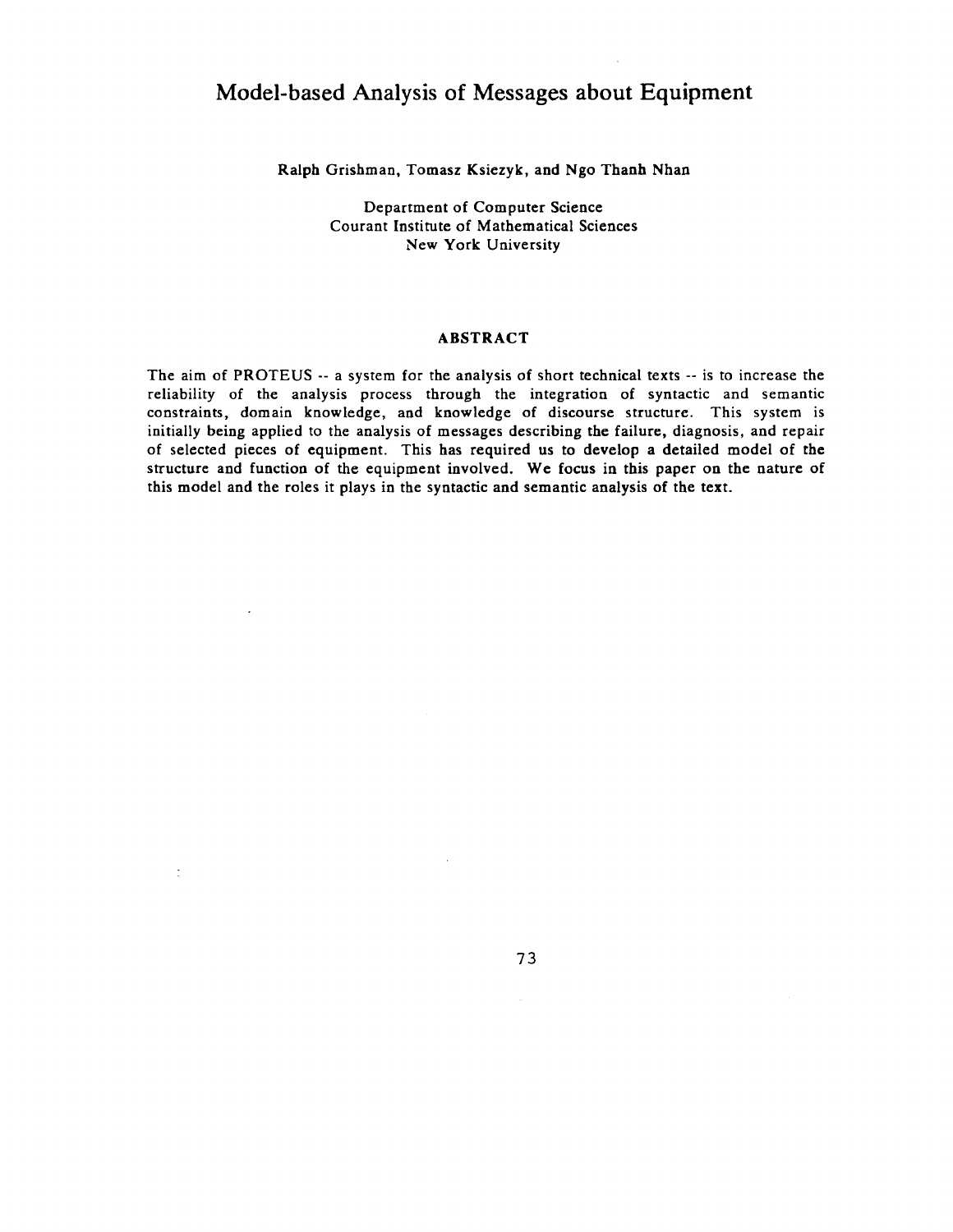## **I. Introduction**

Considerable progress has been made in developing systems which understand short passages of technical text. Several prototypes have been developed, for such domains as patient medical records [Sager 1978], equipment failure reports [Marsh 1984], and intelligence messages [Montgomery 1983]. Except for very narrow domains such as weather reports, however, none of these systems seem to be robust enough for operational use. Typical success rates - where any are reported - are in the range of 70 to 80% of sentences correctly analyzed; substantially better rates are very hard to obtain, even with careful system tuning'.

Our objective in developing PROTEUS (the PROtotype TExt Understanding System) is to see if this rate can be substantially improved for a domain of moderate complexity. In order to achieve this improvement, we must bring to bear on the language analysis task the various syntactic, semantic, and discourse constraints, along with a fairly detailed knowledge of the domain of discourse. Our system is initially being applied to equipment failure reports ("CASREPs") for selected equipment on board Navy ships (initially, the equipment in the starting air system); a sample message is shown in Figure 1. In this case, the domain knowledge is the knowledge of the structure and function of these pieces of equipment.

In this paper we first present an overview of the PROTEUS system. We then focus on the domain information: how it is represented, how it is integrated with the language processing, and how it serves to resolve ambiguities in the input text.

## **2. Prior work**

New York University has been involved in the automated analysis and structuring of technical text for over a decade. Most of this work has been on medical records [Sager 1978, Hirschman 1982], but we have also been involved with the Naval Research Laboratory on a system for CASREP's [Marsh 1984]. These systems used domain-specific frame-like target structures, and employed selectional constraints to weed out bad parses, but did not incorporate detailed domain models. Our experience with these systems - in particular, the difficulty of obtaining success rates (% of sentences correctly analyzed) much above 75% led us to our work on PROTEUS.

The use of detailed domain models in language processing systems is, of course, not new. Script-based systems, and some of the frame-based language analysis systems, have been motivated by a desire to incorporate detailed domain knowledge. The task we confront, however, differs in several regards from those of earlier systems. One is the matter of scale; our initial set of equipment - the starting air system for a gas turbine - includes several hundred separately nameable components (and many lesser components, such as bolts and

DURING NORMAL START CYCLE OF 1A GAS TURBINE, APPROX 90 SEC AFTER CLUTCH ENGAGEMENT, LOW LUBE OIL AND FAIL TO ENGAGE ALARM WERE RECEIVED ON THE ACC. (ALL CONDITIONS WERE NORMAL INITIALLY). SAC WAS REMOVED AND METAL CHUNKS FOUND IN OIL PAN. LUBE OIL PUMP WAS REMOVED AND WAS FOUND TO BE SEIZED. DRIVEN GEAR WAS SHEARED ON PUMP SHAFT.

Figure 1. A sample CASREP about a starting air compressor (SAC).

<sup>&</sup>lt;sup>2</sup> <sup>1</sup>Substantially better rates have been cited for strongly expectation-based parsers, which are considered successful if they locate all the expected items within an input text.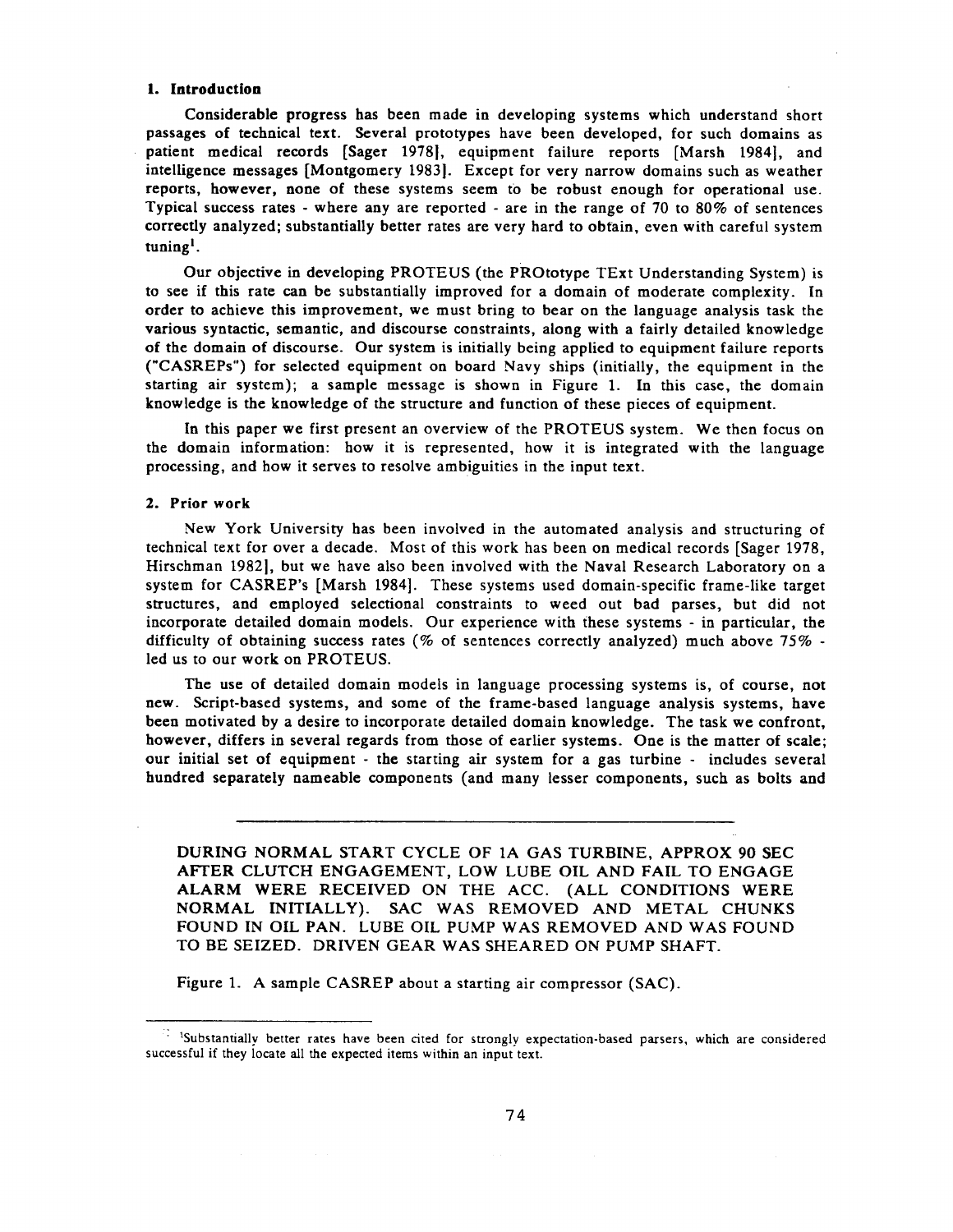gear teeth, without specific names). While not raising any intrinsic difficulties, a domain of this size clearly provides a more rigorous test of our ability to acquire and organize domain knowledge than did many earlier "toy" domains.

Another unusual aspect is the *nature* of the domain information. Scripts, for example, encode essentially procedural information (how to perform complex actions). The information for our domain, in contrast, is primarily structural (part-whole relationships, interconnections, etc.) and to a lesser degree functional. This difference is reflected in differences in the way the information is used - in particular, in-the analysis of noun phrases, as we shall see below. Our domain information bears greater resemblance to that used in some equipment simulation packages (e.g., STEAMER [Hollan 1984]) and diagnosis packages [Cantone 1983] than it does to that conventionally seen in natural language systems.

The domain knowledge plays a role in many phases of the language processing task: in the recovery of implicit operands and intersentential relations, in the analysis of noun-phrase reference, and in the determination of syntactic and semantic structure. In particular, we shall consider below its role in the processing of compound nominals, which appear frequently in such technical domains. There have been several prior studies of the processing of such compounds. The work both of Brachman [1978] and of McDonald and Hayes-Roth [McDonald 1978] emphasized the use of search procedures within semantic networks to identify the wide variety of implicit relations possible with compound nominals. We have also used network search techniques, although of a more directed sort. However, their work cited isolated examples from a variety of areas to show the generality of their approach, while we have been concerned with achieving detailed and thorough coverage within a narrower domain. Finin [1980, 1986] has sought to develop, within a sublanguage, general semantic categories for the relations and consituents involved in compounds. Although there are some similarities to our classification efforts, he also has aimed at providing a relatively broad and loose set of constraints. In contrast, the detailed knowledge in our equipment model -- provided for several purposes, of which noun phrase interpretation is only one - make possible much tighter constraints in our system.

## **3. System overview**

The PROTEUS system has three major components: a syntactic analyzer, a semantic analyzer, and a discourse analyzer. The syntactic analyzer parses the input and regularizes the clausal syntactic structure. The semantic analyzer converts this to a "logical form" specifying states and actions with reference to specific components of the equipment. The discourse component establishes temporal and causal links between these states and actions.

Initial implementations have been completed of the syntactic and semantic components, so that we are able to generate semantic representations of individual sentences. The discourse component is still under development, and so will not be discussed further here.

The syntactic analyzer uses an augmented-context-free grammar and an. active chart parser. The grammar is generally based on linguistic string theory and the Linguistic String Project English Grammar [Sager 1981] and includes extensions to handle the various sentence fragment forms found in these messages [Marsh 1983]; it is written in a modified form of the Restriction Language used by the NYU Linguistic String Parser [Sager 1975]. Syntactic regularization maps the various forms of clauses (active, passive, relative, reduced relative, fragmentary) into a canonical form *(verb operandi, operand2...)* The regularization is performed by a set of interpretation rules which are associated with the individual productions and which build the regularized syntactic structure compositionally.<sup>2</sup>

<sup>&</sup>lt;sup>2</sup> The parser and syntactic regularization procedures were developed by Jean Mark Gawron. The regtllarization procedures were modeled after those developed for a GPSG parser [Gawron 1982], although the generated structures are quite different.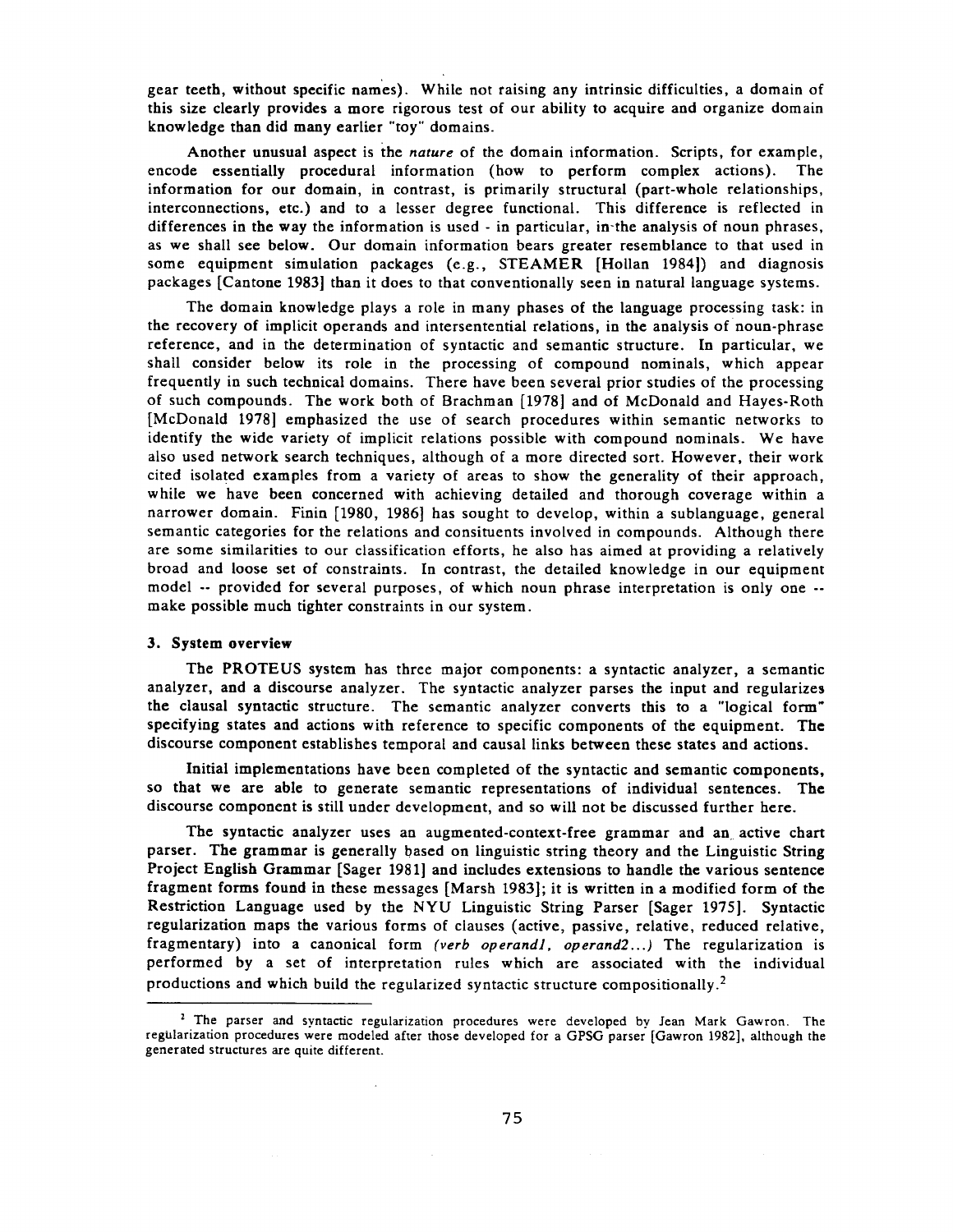The semantic analysis component consists of two parts: *clause semantics* and *noun phrase semantics.* The clause semantics maps a clause (a verb plus operands which include syntactic case labels) into a predicate with arguments representing a state or action. Each verb and operand belongs to one or more *semantic classes.* Clause semantics relys on a set of patternaction rules to perform the translation, with one pattern for each valid combination of verb and operand classes. Noun phrase semantics maps a noun phrase into the identifier of the equipment component specified by that phrase. Noun phrase semantics depends heavily on the equipment model, and so will be discussed further in a later section.

(The division between the two parts of semantic analysis is not quite so neat as the foregoing would suggest. Some noun phrases are nominalizations representing states or actions; these are processed by clause semantics. In many noun phrases, some modifiers identify the object and the remainder describe its state. For example, in "broken hub ring gear", *hub* and *ring* identify the gear, *broken* describes its state. We return to this problem in our description of noun phrase semantics below.)

Our long-term objective is to dynamically schedule among the three analysis components (syntax, semantics, and discourse), as is done in some blackboard models. For program development, however, we have found it better to use a sequential organization (first syntax, then semantics, then discourse). In order to have syntactic choices influenced by semantics and discourse, and semantic choices influenced by discourse, each component may generate multiple analyses, some of which are rejected by later stages. Sometime these multiple analyses are transmitted explicitly, as a list of alternatives. More often, however, they are transmitted using a representation neutral with respect to particular features. The output of syntactic analysis is neutral with respect to quantifier scope. It is also neutral with respect to the distribution of modifiers in conjoined noun phrases (for example, in "filter change and adjustment of pressure regulator," whether *filter* modifies *adjustment* and *of pressure regulator* modifies *change).* Furthermore, it does not assign structure to prenominal adjectives and nouns (so for example, in the phrase "low lube oil pressure alarm" it does not decide whether *low* modifies *lube, oil, pressure,* or *alarm).* 

This system development has been conducted in close Cooperation with a group at the System Development Corp., Paoli, PA. Their system, PUNDIT [Palmer 1986], is written in PROLOG but has many points of commonality with PROTEUS in terms of overall structure, grammar, and semantic representation. They are involved in future development of several areas, including semantic representation, time analysis, and anaphora resolution, for both the PUNDIT and PROTEUS systems.

#### **4. The equipment model**

The equipment model currently serves three functions within our system:

*object identification.* The noun phrases in the message are matched against the model (by a procedure outlined in the next section) in order to identify the objects referenced in the message. This is important both for syntactic disambiguation and as a prelude to applying domain-specific inferences.

*identification of intersentential relations.* The identification of these relations (temporal, causal, and others) is important both for disambiguation (of adjuncts and anaphoric references, in particular) and for establishing the meaning of the message as a whole. Much of the information needed for this process - information on the structure of the equipment and the function of its components - is recorded in the equipment model.

*display of equipment structure and status.* In order to provide some feedback to indicate whether the text was correctly understood, our system displays a structural diagram of the equipment at several levels of detail. Objects mentioned in the text, and changes in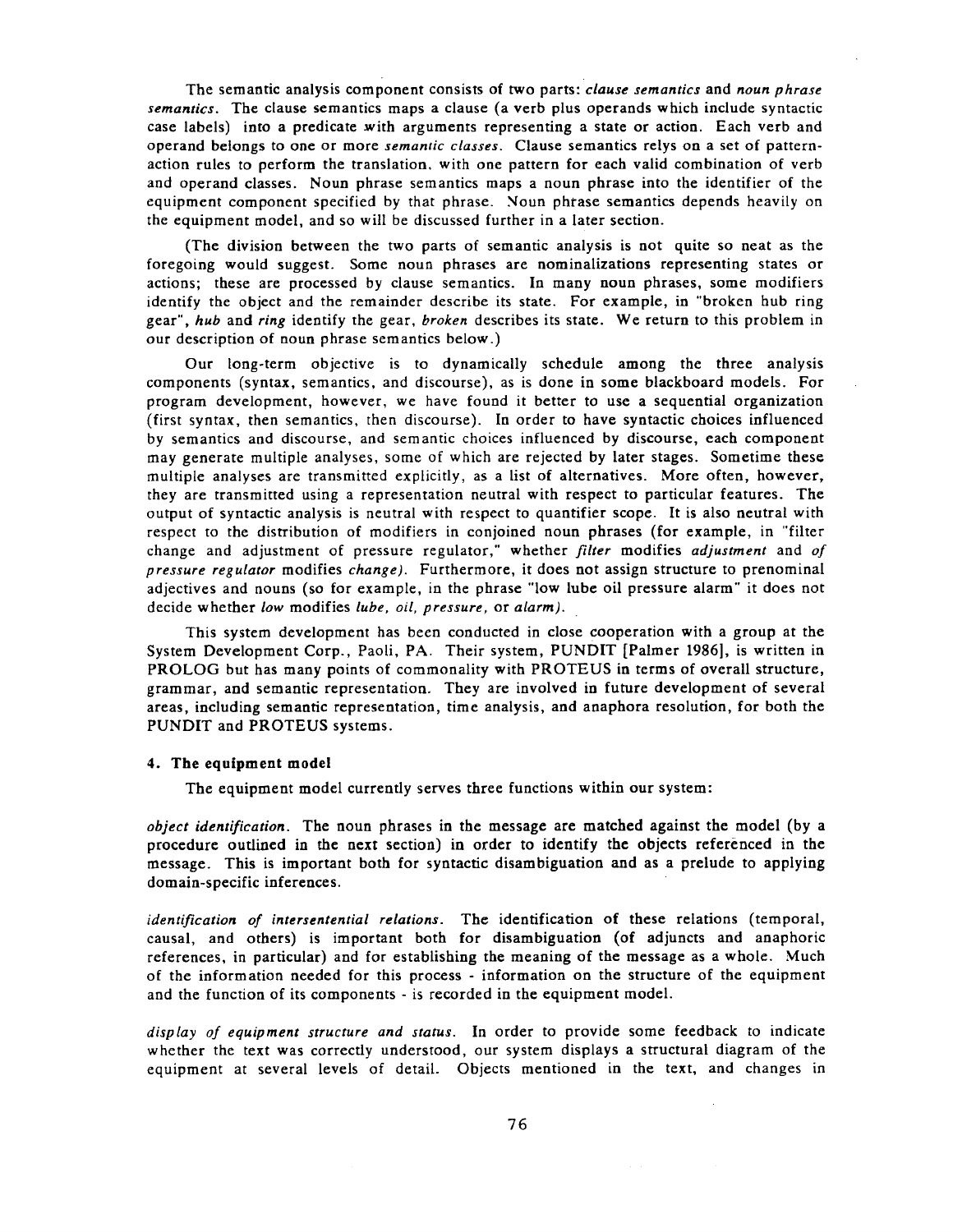equipment status described in the message, can be shown on the display. The information for generating these displays (positions, shapes, etc.) is stored with the equipment model.

The messages refer to relatively low-level components, such as individual gears within the air compressor. We therefore had to constuct a relatively detailed model of the equipment involved. Our model has been developed through a study of the Navy manuals for this equipment.

The model is basically organized as two hierarchies: a type-instance hierarchy and a part-whole hierarchy. The leaves of the part-whole hierarchy are called *basic parts;* the internal nodes (composite objects) are called *systems.* We record for each system the primary *medium* which it provides, conveys, or transforms; in our starting air system, the three media are compressed air, lubricating oil, and mechanical rotation. We have organized our partwhole hierarchy in part along functional lines (rather than purely on physical proximity), grouping together parts which are connected together and operate on the same medium.

Since some parts are identified by their physical location, we provide a *location* field in both *basic part* and *system* nodes. Both types of nodes also have a *function* field, which indicates the effect of this part on the media or other parts. Nodes of specific types may have additional fields; for example, some mechanical components have a *speed* field.

All of the fields just mentioned record permanent characteristics of the parts. In addition, each node has an *operational-status* field, which holds information about a part which is reported in a message.

The model contains a lot of information about equipment structure which is specific to a particular piece of equipment. Some information, however, is more general: for example, that gears have teeth,or that impellors have blades. It would be most uneconomic to have a separate instance of *tooth* for each gear in the model. Instead we create an instance of the teeth for a specific gear when it is referenced in the text. Such very-low-level objects, which are instantiated dynamically as needed, are called *components.* 

The equipment model has been implemented using flavors on a Symbolics LISP Machine. Types of objects are represented by flavors; instances of objects are represented by instances of flavors. The part-whole hierarchy and other fields are stored in instance variables. The structure display is performed by procedures associated with the flavors. The equipment model, and its use in the system, are described in more detail in [Ksiezyk 1986].

### **5. Noun phrase analysis**

The syntactic analysis component analyzes the clause structure and delimits the noun phrases, but does not assign any structure to the pre-nominal modifiers. The noun phrase analyzer within the semantic component therefore has a dual role: to determine the structure of the pre-nominal modifiers and to identify the instance in the equipment model named by the noun phrase (or the set of instances, if this phrase could be applied to any of several parts). (Although there are a limited number of instances, it is not possible to record a single name for each part and then interpret noun phrases by simply looking the name up in a table. A single part can be named in many different ways -- depending in part on prior context -- so a full-fledged interpretation procedure is required. )

The noun phrase is analyzed bottom-up using a set of reduction rules. Each reduction rule combines the head of a phrase with some of its modifiers to form a larger constituent. By reference to the model, each rule also determines the set of instances which can be named by the constituent; if the set is empty, the application of the rule is rejected. Reductions are performed repeatedly until the entire phrase is reduced to a single constituent. If no such reduction is possible, the syntactic analysis is rejected; in this way noun phrase semantics can weed out some incorrect syntactic analyses.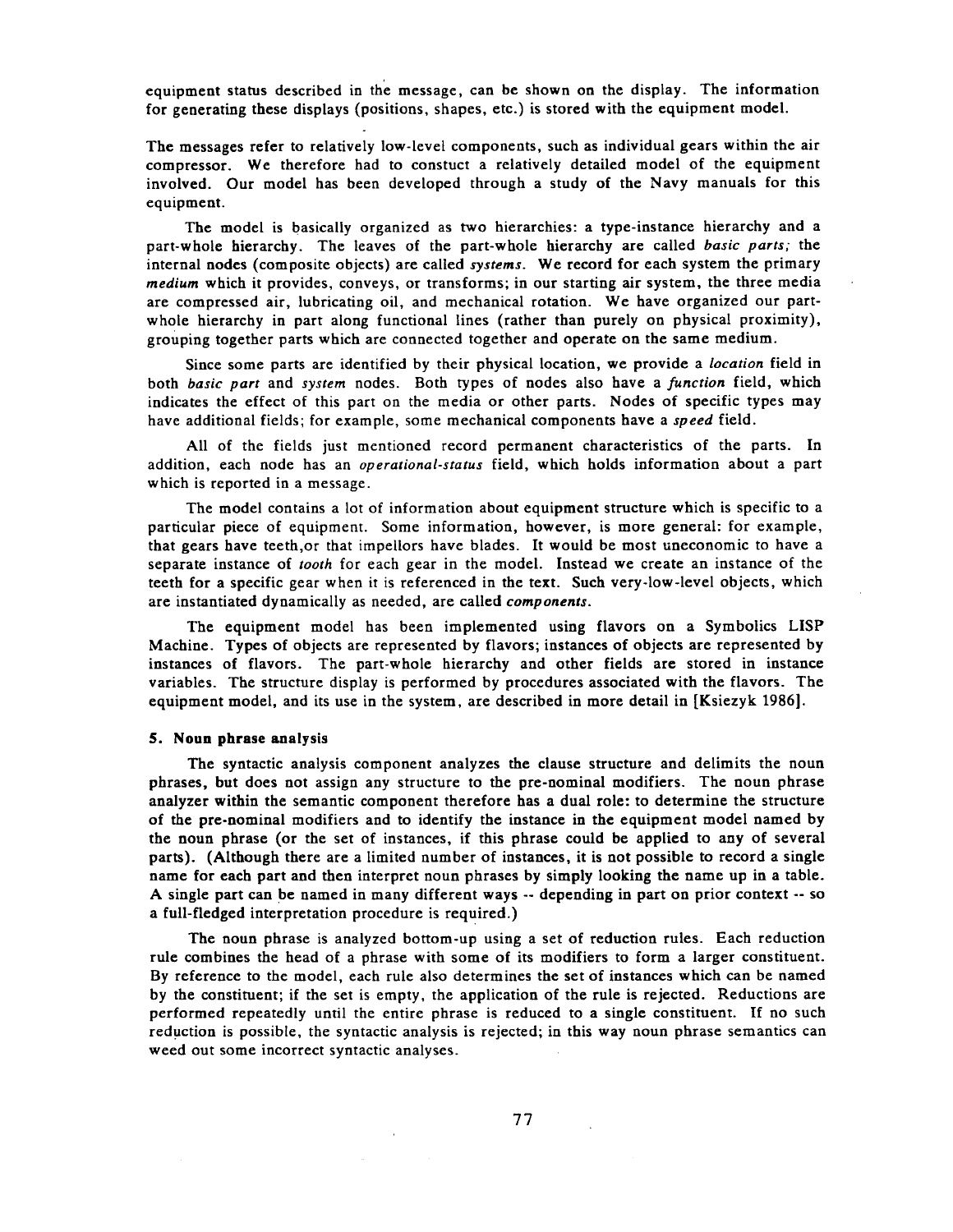The applicable reductions are determined by the dictionary entries for the words in the noun phrase. Each word is assigned two properties, its *model class* and its *semantic class.*  The model class indicates how the word can be related to some entity in the domain model. One value of model class is *instance,* specifying that the word names a set of instances in the model; this set is also included in the dictionary entry. Examples are "pump", "shaft", "gear", etc. Larger constituents built while analyzing the noun phrase are also considered to be of type *instance.* One reduction rule allows us to combine two instances:

## instance  $+$  instance  $-$  instance

for example, "LO" + "PUMP"  $\rightarrow$  "LO PUMP", "SAC" + ("LO PUMP")  $\rightarrow$  "SAC LO PUMP". The set of model instances for the result consists of those instances of the second constituent which can be linked through some path in the model to some instance of the first constituent. The types of links traversed in the search are a function of the *semantic class* ofthe first constituent; for example, "SAC" has the semantic class *machinery,* so we search the part/whole links, the location links, and the from/to links (which tie together components of the same system).

There are several other model classes and corresponding reduction rules. The class *slot-filler* is used for words which are values of features of instances, but are not themselves instances (for example, "LUBE" in the phrase "LUBE OIL"). The class *slot-name* is used for words which correspond to feature names, such as "SPEED" in "HIGH SPEED ASSEMBLY". The class *component* is used for parts which (as explained in the previous section) are not instantiated in the permanent equipment model but can be instantiated dynamically as needed.

Modifiers describing the state of a part, such as "cracked" or "sheared", are handled differently. If noun phrase semantics gets the input "sheared ring gear" it will look for an instance of ring gear with the *operational-state* "sheared". Such an instance would be present if a *previous* sentence had mentioned that a gear was sheared. If such an instance is found, it is identified as the correct referent; noun phrase semantics has in effect done anaphora resolution. If no instance is found, noun phrase semantics returns the instances of "ring gear" and the left-over modifier "sheared". Clause semantics (which invokes noun phrase semantics) then treats this like a clause "ring gear was sheared"; later in the processing of this sentence, this will cause "sheared" to be assigned as the operational-state of ring gear.

A related technique can be used to handle some of the ambiguities in cojoined noun phrases. For example, in the sentence "INVESTIGATION REVEALED STRIPPED LO PUMP DRIVE AND HUB RING GEAR", syntax alone cannot determine which of the modifiers "STRIPPED", "LO", "PUMP", or "DRIVE" also modify "HUB RING GEAR". So syntax marks these as *possibly* applicable to "HUB RING GEAR" and passes the phrase to semantics. If semantics finds that some of these modifiers cannot be integrated into the noun phrase, they will be ignored, thus implicitly resolving the syntactic ambiguity.

#### **6. Conclusion**

We have described a new text-processing system, PROTEUS, for analyzing messages about equipment failure. We have focussed on its equipment model and the role of this model in the process of interpreting of noun phrases. This process is part of semantic analysis but also plays a role in syntactic analysis and discourse analysis.

In addition to the elaboration of the existing components, substantial work will be required in at least two areas before we can hope to obtain a robust text processing system. First, we are developing a discourse component to identify temporal and plausible causal links between sentences. This information is needed not only for some of the applications (e~g., message summarization) but also to resolve some of the syntactic and semantic ambiguities in the messages. Second, we will need to move from a pass/fail strategy for enforcing our constraints to a best-fit strategy. Because of imperfections in the input, and the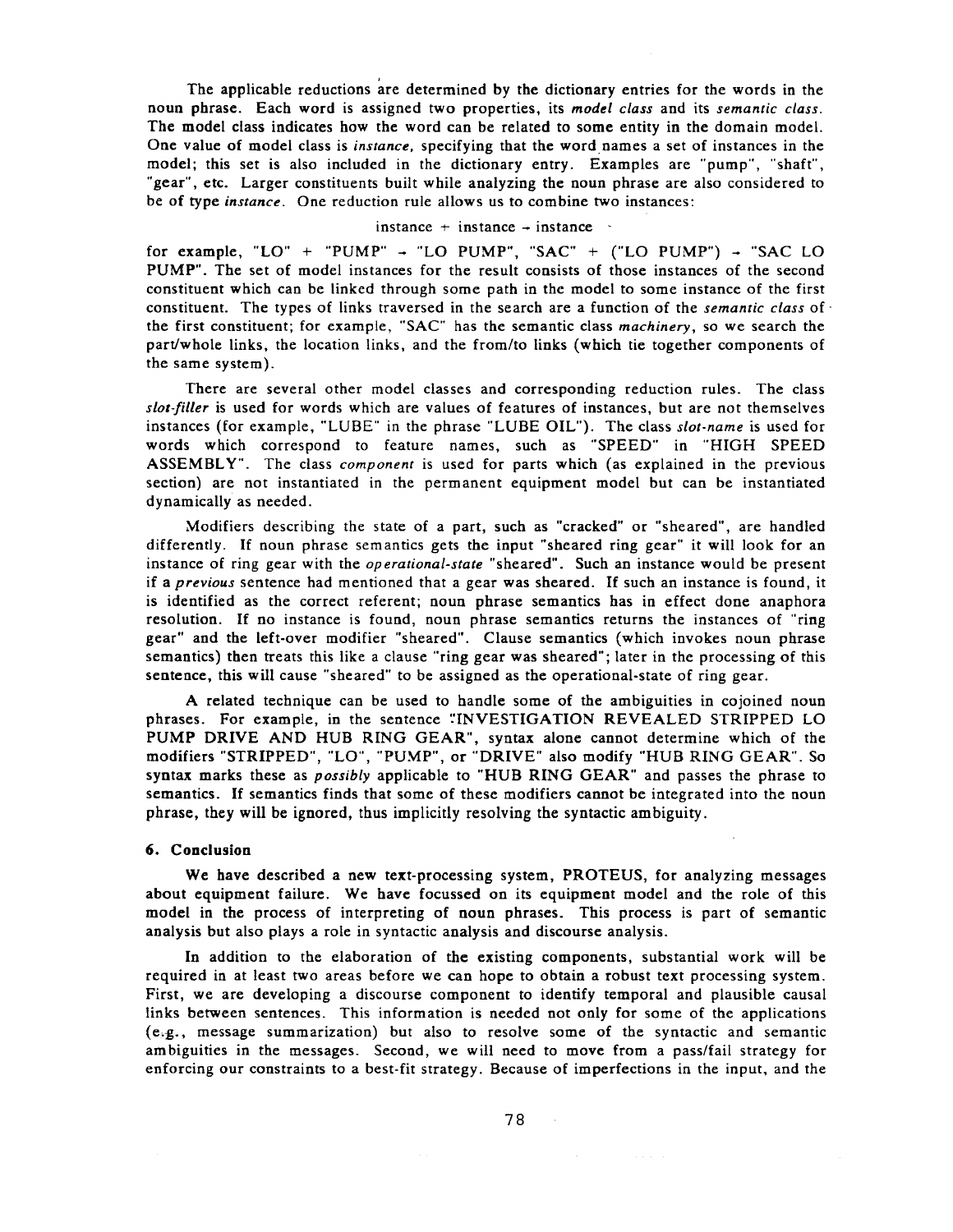inevitable omissions in a model as complex as ours, we must expect that many messages will violate one or another constraint; by employing a rich set of constraints, however, and selecting the analysis which violates the fewest constraints, we beleive that we will be able to identify the intended reading for most sentences.

The initial motivation for the system has been the conversion of a stream of messages to a data base for subsequent querying, summarization, and trend analysis. However, the use of a detailed equipment model, similar to that employed in simulation and diagnostic systems, suggests that it may be equally useful as an interface for such systems. A diagnostic system, for example, would then be able to accept initial observations in the form of a brief textual summary rather than force the user to go through an elaborate questionnaire; this may be a substantial advantage for broad-coverage diagnostic systems, which must be able to accept a wide variety of different symptoms.

## **Acknowledgement**

This research was supported in part by the Defense Advanced Research Projects Agency under contract N00014-85-K-0163 from the office of Naval Research, and by the National Science Foundation under grant DCR-85-01843.